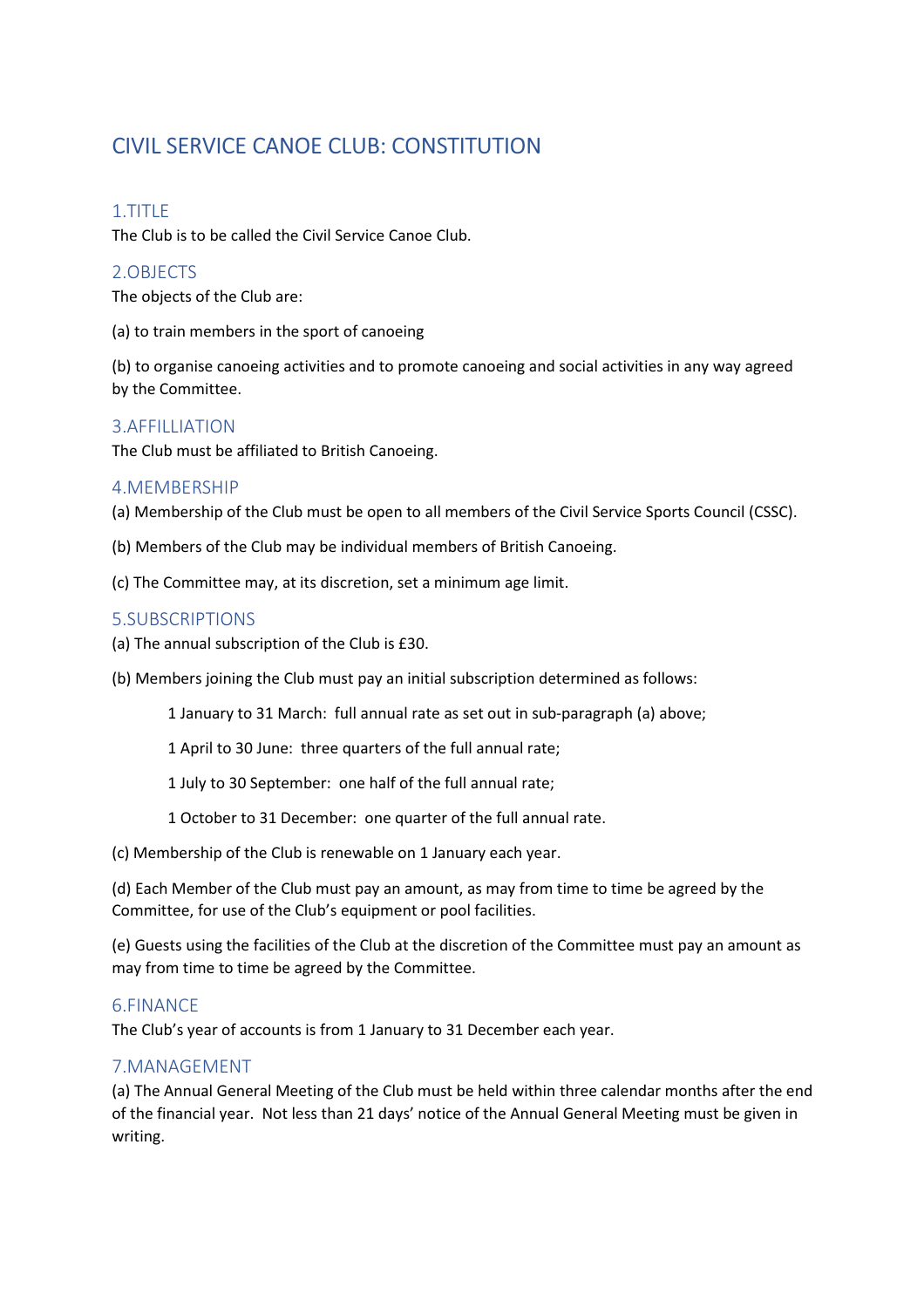(b) Items for the Agenda of the Annual General Meeting must be submitted to the Secretary in writing not less than 14 days before the meeting. Such items must be signed by two members who are prepared to propose and second them.

(c) Nominations for posts to be elected at the Annual General Meeting must be submitted to the Secretary in writing not less than 14 days before the meeting. The nominees must be proposed and seconded, and their consent must have been obtained.

(d) A Special General Meeting of the Club must be held whenever the Committee think it expedient and/or whenever at least 30% of the members, by demand in writing delivered to the Secretary and indicating the business to be transacted, so request. Not less than 14 days' notice of any Special General Meeting must be given in writing together with a statement of the business to be transacted. No other business must be transacted at the meeting.

(e) Every member present at a General Meeting has one vote; in the event of equal votes being cast, the presiding officer has an additional or casting vote.

(f) The quorum at an Annual General Meeting or Special General Meeting is 33% or 10 of the members of the Club, whichever is less.

(g) The General Secretary of the CSSC or his nominee is an ex-officio member of all General Meetings.

#### 8.AUDITOR

One auditor, who may not be one of the officers of the Club, must be appointed at the Annual General Meeting.

# 9.COMMITTEE OF MANAGEMENT

(a) The Club must be managed by a Committee, consisting of a Chair, Secretary, Treasurer and at least three other members, who must be elected at the Annual General Meeting. The officers and the other members of the Committee must be members of the Club. The Committee has the power to appoint members of the Club to fill any vacancies which might occur during its term of office. 60% of the Committee forms a quorum.

(b) Every officer and other Committee position must be vacated at the Annual General Meeting, but retiring officers and other Committee members are eligible for re-election. The President is not required to vacate the Presidency under this rule.

(c) No member of the Club may hold more than one post at any one time.

(d) The Committee has the power to deal with any matters not provided by this Constitution.

### 10.PRESIDENT

An Honorary President may be elected at a General Meeting in recognition of particularly distinguished service to the club and extensive knowledge and experience of the sport of canoeing. The Presidency of the club is a non-executive appointment whose role is to support and advise the Committee and other members. The President will be invited to all Committee meetings and may undertake additional specific duties. The President's appointment will terminate if the President ceases to be a member of the Club or is voted out of office at a General Meeting or is elected to the office of Chair, Secretary or Treasurer. The Presidency may be left vacant indefinitely.